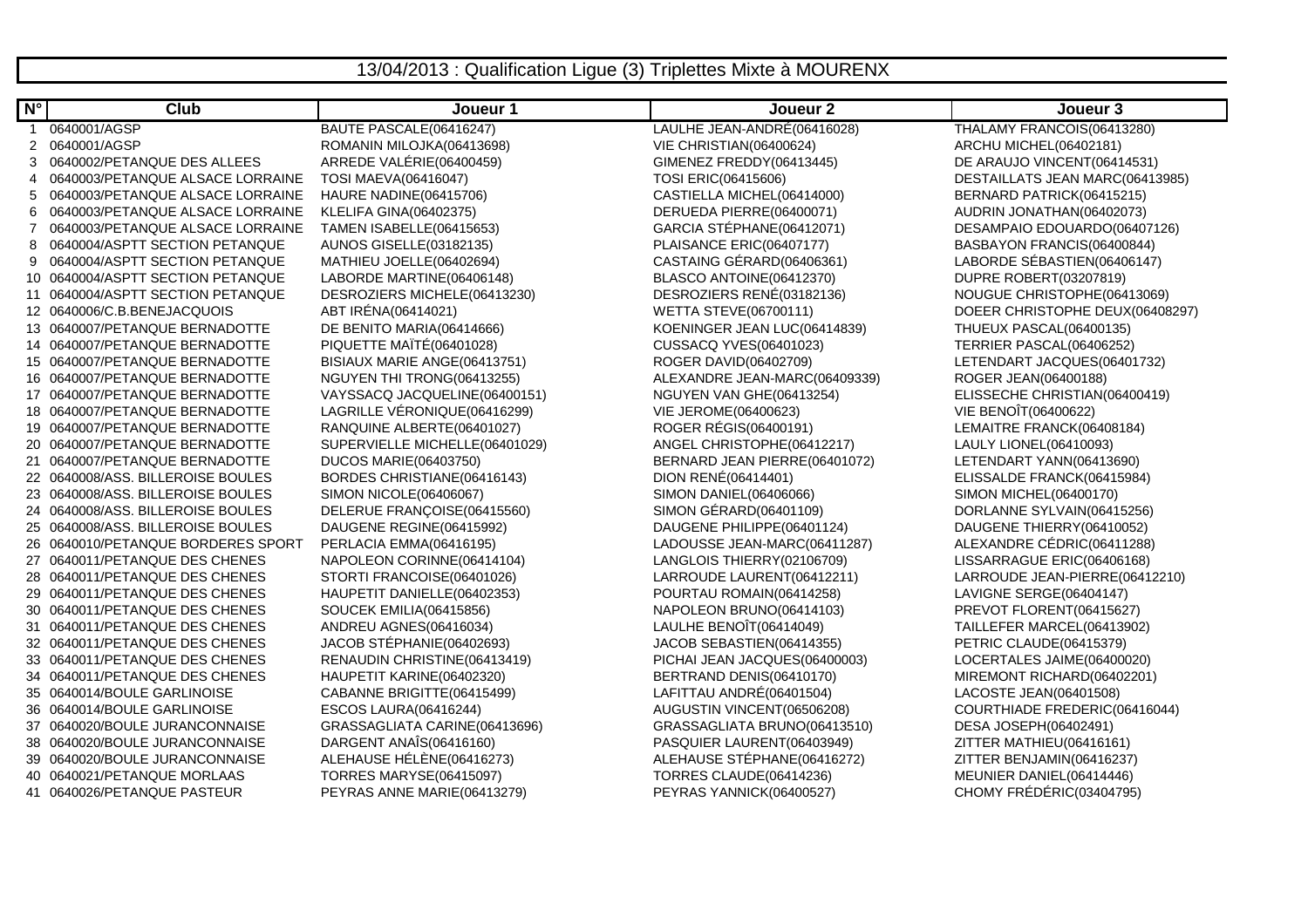<sup>42</sup> 0640026/PETANQUE PASTEUR BAEZA MARINETTE(06406167)43 0640026/PETANQUE PASTEUR ALDEGUER SANDRA(06415297)44 0640026/PETANQUE PASTEUR MAZURIER SYLVIE(06401940)<br>45 0640026/PETANQUE PASTEUR TRAPES MARIE CHRISTINE(06 <sup>47</sup> 0640026/PETANQUE PASTEUR LACARDE NATHALIE(06414765) NARDOZZI DANIEL(06405325) NAVARLAS CHRISTIAN(04000305)49 0640035/PETANQUE DU TONKIN NIEVES MARIE-JOSÉ(06410263)<br>50 0640035/PETANQUE DU TONKIN GARCIA ANDRÉE(06411094) 50 0640035/PETANQUE DU TONKIN <sup>51</sup> 0640035/PETANQUE DU TONKIN DA SILVA ISABELLE(06416138) DA SILVA AMÉRICO(06416001) MAUPEU HENRI(06407658)52 0640036/AVENIR BIZANOS PETANQUE DULAC DOMINIQUE(06400054) ADOLF JEAN(06401809) LEGOUAS FREDDY(06413243)53 0640036/AVENIR BIZANOS PETANOUE 54 0641002/A.L. ARTIX PETANQUE SOLIVERES DOMINIQUE(06407170) CUQ PATRICK(06400378) AYALA DIDIER(06401817)56 0641002/A.L. ARTIX PETANQUE DESSA VIVIANE(06408152) CAPDOUZE BRUNO(06416038) HARAMBOURE GUY(06415696)58 0641002/A.L. ARTIX PETANQUE DHERS SIMONE(06403746)59 0641002/A.L. ARTIX PETANQUE BELLEDENT JEANINE(06403316<br>60 0641002/A.L. ARTIX PETANQUE DESSA JACQUELINE(06407841) 61 0641004/COCHONNET BIRONNAIS SANCHEZ RAYMONDE(06406085) BELLON ERIC(04013167) MARCHAND HENRI(05800041)<sup>62</sup> 0641004/COCHONNET BIRONNAIS LOPEZ CÉCILE(04017952)63 0641004/COCHONNET BIRONNAIS GAZET SYLVIE(06403310)64 0641008/LES HOUSSATS DE LEDEUIX MOUSQUES MARIE-ROSE(06403105) POSAT ROMAIN(06415163) 65 0641008/LES HOUSSATS DE LEDEUIX BARRANCO DAVID(06413221) BARRANCO YOLANDE(06403135) 66 0641008/LES HOUSSATS DE LEDEUIX BONNET HENRIETTE(06408099) CARRERA JOEL(06403083) BONNET GIL(06403167)67 0641008/LES HOUSSATS DE LEDEUIX RODRIGUEZ JOCELYNE(06415240) 68 0641008/LES HOUSSATS DE LEDEUIX MAILLARD EDWIGE(06413334) MIRO BERNARD(06412419) 69 0641008/LES HOUSSATS DE LEDEUIX RODRIGUEZ EMILIE(06415836) VIGNAU THOMAS(06413449) THIERRY ROMAIN(06408536)70 0641008/LES HOUSSATS DE LEDEUIX CARREY-CASAUCAU PATRICIA(06403133) BIGNOLLES ALAIN(06414023) <sup>71</sup> 0641010/PETANQUE MAULEONNAISE FORTON CÉLINE(06413531) BOUILLON SERGE(06407690) FERNANDES JOSÉ MANUEL(06409083)<sup>72</sup> 0641010/PETANQUE MAULEONNAISE MARINHEIRO-RIBEIRO SANDRINE(06413358) MARINHEIRO-RIBEIRO SEBASTIEN(06409305) PINTO ANTONIO(06408142)73 0641010/PETANQUE MAULEONNAISE POISSONNET MARIE-LAURE(06416175) PEREZ FRANCOIS(06415802)<br>74 0641010/PETANQUE MAULEONNAISE BOURUT SYLVIE(06406096) BOURUT FRÉDÉRIC(06406214) 74 0641010/PETANQUE MAULEONNAISE BOURUT SYLVIE(06406096) <sup>75</sup> 0641010/PETANQUE MAULEONNAISE CAZABAN ANNIE(06415803) SANTOS GEORGES(06403651) ESCOS JEAN BERNARD(06414986)76 0641012/PETANQUE ABC MOURENX 77 0641012/PETANQUE ABC MOURENX DIEZ GHISLAINE(06414732) GOUSSIES BRUNO(06406735) 78 0641012/PETANQUE ABC MOURENX CHAIGNEAU LAURE(06416181) DESCHAMPS CHRISTOPHE(06408258) 79 0641012/PETANQUE ABC MOURENX MELE ARLETTE(06412221) ORIOL MARC(06415948) BRACH CHRISTIAN(06415301)81 0641014/PETANQUE OLORONAISE MARZAT BEATRICE(06416014) MONGABURE DIDIER(06415831) BADIA CHRISTIAN(07801494)82 0641014/PETANQUE OLORONAISE TOURNEMOULI SYLVIE(06416090) BERNUES JEAN PHILIPPE(06403008) 83 0641014/PETANQUE OLORONAISE ECOLASSE CHRISTINE(01409012) LARROUQUIS BERNARD(06406895) LAFFITTE PIERRE(06407851)84 0641014/PETANQUE OLORONAISE DOUCHEZ MARTINE(06414196) NGUYEN VAN TIEN(06415261)<br>85 0641014/PETANQUE OLORONAISE LABORDE BRIULET MARIE MADELEINE(06416171) LAFUENTE JEAN LOUIS(06403126) 85 0641014/PETANQUE OLORONAISE LABORDE BRIULET MARIE MADELEINE(06416171) LAFUENTE JEAN LOUIS(06403126) PUYADE JEAN(06403294)86 0641017/PETANQUE SALISIENNE LABOUYRIE LYDIE(06411113) LABOUYRIE HENRI(04006344) MARLADOT CHRISTIAN(06404131)

TRAPES MARIE CHRISTINE(06502972) 46 0640026/PETANQUE PASTEUR DELISLE AGNES(06503462) BAEZA CHRISTIAN(06402675) VINUALES JEAN PIERRE(06402677)48 0640033/U.J. PETANQUE OLIVA CATHERINE(06406342) OLIVA ANGE(06406292) OLIVA BRUNO(06406879) <sup>55</sup> 0641002/A.L. ARTIX PETANQUE BUGAT MONIQUE(06404218) GRIT PATRICK(06415693) THIERRY DOMINIQUE(06404247) <sup>57</sup> 0641002/A.L. ARTIX PETANQUE PREVOT NICOLE(06404004) LARCADE JEAN PIERRE(06403255) MAYNADIER JEAN JACQUES(09505134)DHERS SIMONE(06403746) VINCLAIR MICHEL(06404016) LEDAIN HERVÉ(06408507)<br>BELLEDENT JEANINE(06403316) BELLEDENT GUY(06403311) MERCADAL DENIS(06411430) 60 0641002/A.L. ARTIX PETANQUE DESSA JACQUELINE(06407841) CHARRIER MARCEL(06404213) CONQUES JEAN MARC(06406874)LASSERRE PAULETTE(06416069)

BAEZA MIKAËL(06406166) LOUPOUEYOU ALAIN(06402679)<br>HERMOSO ROGER(06402676) LOENIS PASCAL(07719252) HERMOSO ROGER(06402676) DENIS PASCAL(07719252<br>MAZURIER THIERRY(06401939) ADEL MIGUEL(06414148) MAZURIER THIERRY(06401939) ADEL MIGUEL(06414148) GUIGUE JACQUES(06414163) SOUMIREU LARTIGUE BRUNO(06415943) LOPEZ MICHEL(06414335) SUBERBIELLE DAMIEN(06415644) GAZET DIDIER(06403308) COLRAS PASCAL(04003760)<br>POSAT ROMAIN(06415163) RODRIGUEZ ERIC(06411493)

**TIRET PHILIPPE(06414052)** LEGOUAS FREDDY(06413243) FERNANDES JOAQUIM(06400081) MARTIN CHRISTOPHE(06413671) LAHORE MARCEL(06415307) RODRIGUEZ ARNAUD(06413152) CABANE-CHRESTIA SERGE(06413840) FERNANDES JOSÉ MANUEL(06409083) DESMET SERGE(02248102) DUFFAU GILBERT(06403040) ESCOS JEAN BERNARD(06414986) NARDOZZI STEEVE(06405414) MAYER CHRISTOPHE(06407883) SANCLEMENTE ANGEL(06415754) ARROSERES MICHEL(06415674) POEY-GARROT BERNARD(06407012)